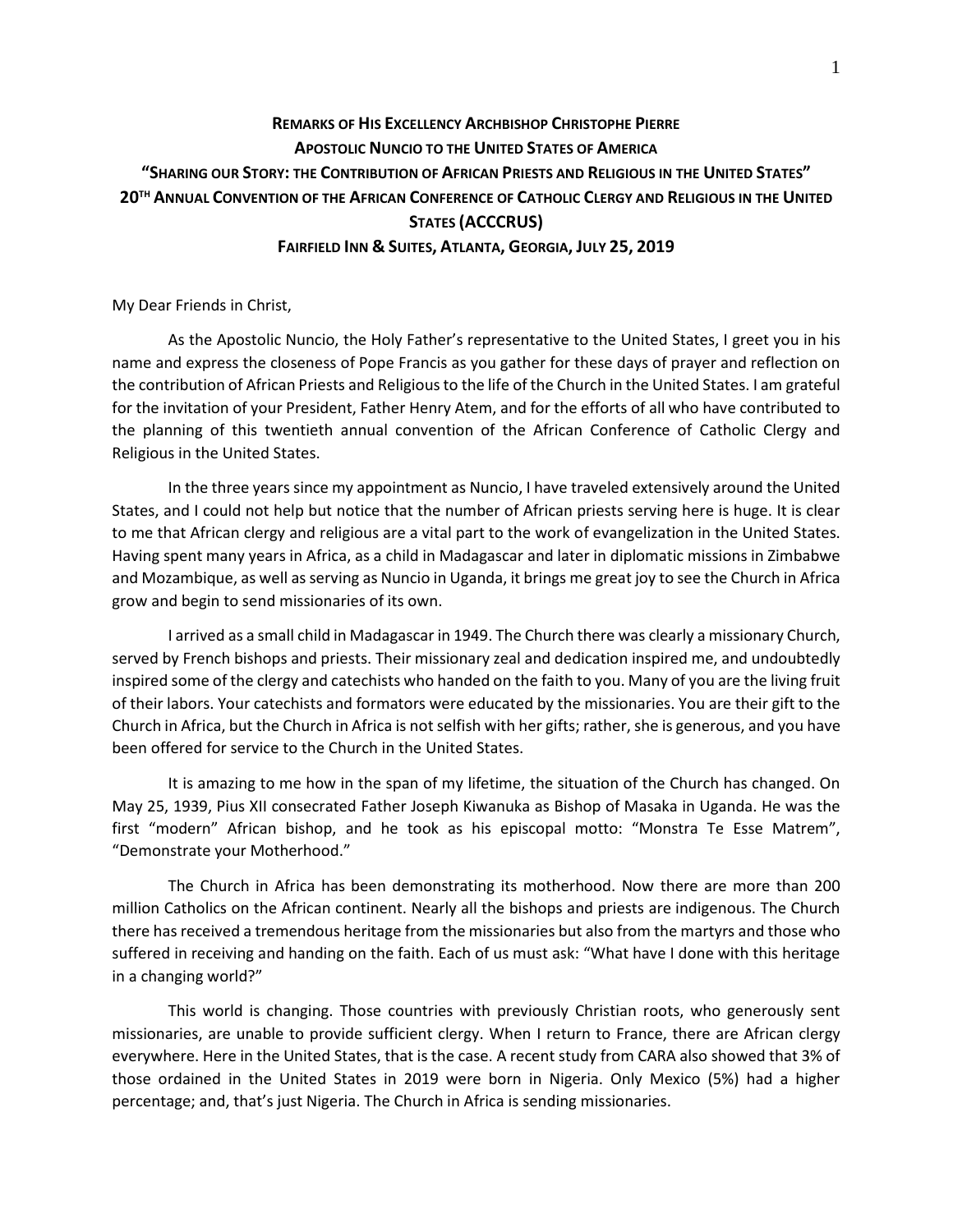Ten years ago, the Synod on Africa was held. In his post-Synodal exhortation *Africae Munus*, Pope Benedict XVI spoke of "Africa's commitment to the Lord Jesus Christ" as a "precious treasure." Concerned about evangelization and the new evangelization, he wrote:

The pilgrim Church in Africa is also called to contribute to the new evangelization in secularized countries which once provided numerous missionaries but today are sadly lacking in vocations to the priesthood and consecrated life. In the meantime, great numbers of African men and women have accepted the invitation of the Lord of the harvest to work in his vineyard. (BENEDICT XVI, EXHORTATION *AFRICAE MUNUS*, 19 NOVEMBER 2011, 167)

Yes, the Church is now calling you to be missionaries. How lucky we are to have Pope Francis now, building on this call, to articulate his dream for a missionary Church, hoping that you will make it a reality! Pope Francis writes:

I dream of a "missionary option", that is, a missionary impulse capable of transforming everything, so that the Church's customs, ways of doing things, times and schedules, language and structures can be suitably channeled for the evangelization of today's world rather than for her self-preservation. (POPE FRANCIS, APOSTOLIC EXHORTATION *EVANGELII GAUDIUM*, 24 NOVEMBER 2013, 27)

Pope Francis dreams of a poor Church for the poor, a Church close to the abandoned and forgotten, a Church which conveys the tenderness of God. He wants an evangelical Church, called to measure itself constantly against the breadth and richness of the Gospel. He wants a Church willing to go forth from its comfort zone (cf. *EG*, 20) to the spiritual and existential peripheries.

Often we think of these "peripheries" or "margins" as places of great poverty. Very often, they are; however, in this country, there is great material wealth and great spiritual poverty, a loss of transcendence, and an increasing fragmentation in society. It is to this periphery that the Lord and your superiors have sent you, with the wisdom from your spiritual tradition and culture. While no one culture can capture the diversity of the Church. The Church goes forth to make Christ known to others in their cultural situations. The Holy Father states:

When properly understood, cultural diversity is not a threat to unity. The Holy Spirit, sent by the Father and the Son, transforms our hearts and enables us to enter into the perfect communion of the blessed Trinity where all things find their unity … Evangelization joyfully acknowledges these varied treasures which the Holy Spirit pours out upon the Church." (*EG*, 117)

You are being asked to share the precious treasure of your cultures and faith with the Church in the United States in the service of the mission of evangelization. Recently, the Holy Father gathered the nuncios in Rome, and he gave us a "Decalogue" of qualities of a nuncio, which forced each of us to examine ourselves, posing difficult questions. Having lived almost two decades in Africa, I want to pose some challenging questions to you as you reflect on the contributions that African clergy and religious can make to the Church in the United States:

1. You have been called to be a missionary in the United States. Are you a missionary? That is, are you truly missionary or do you simply carry out tasks to maintain an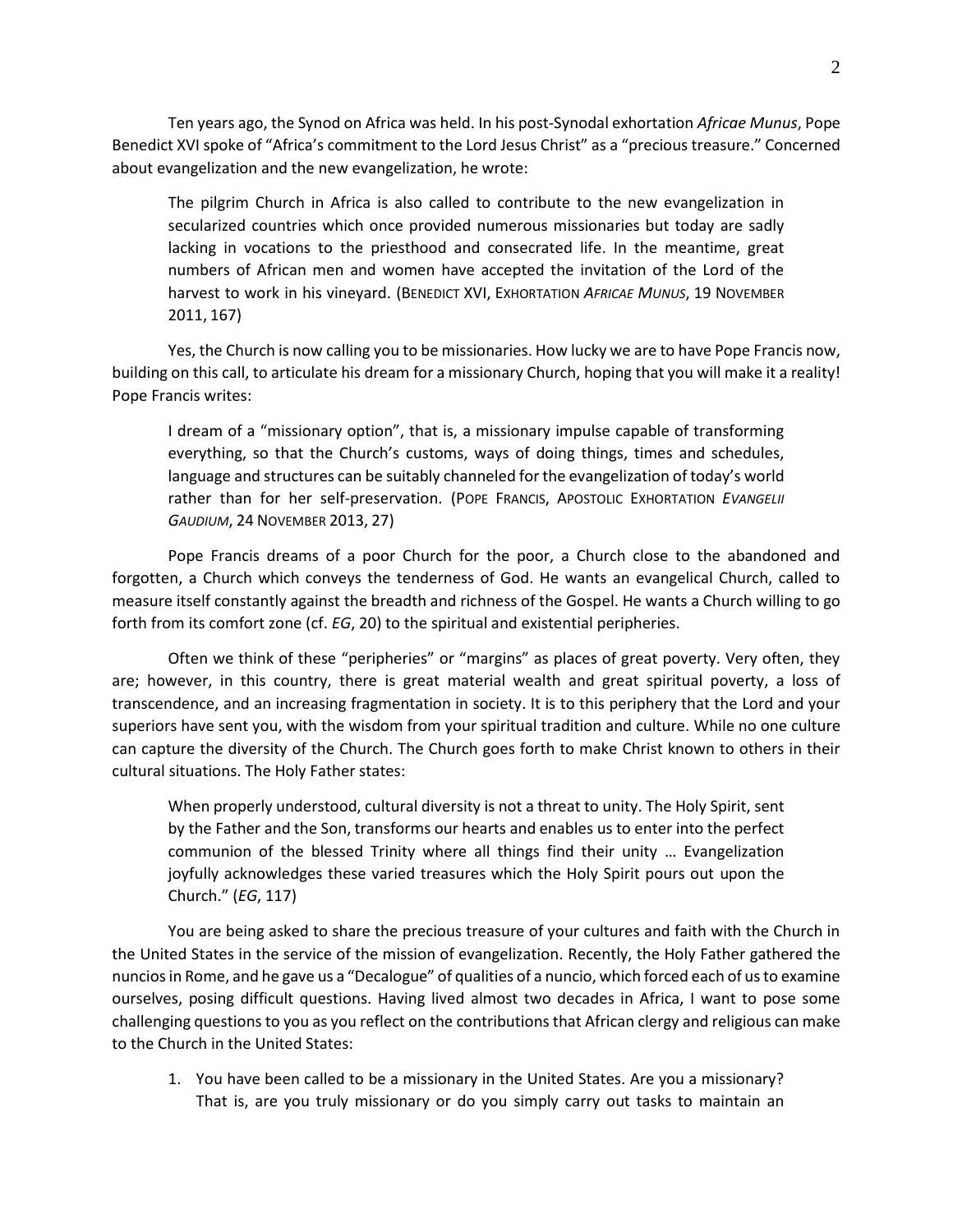existing system? What are you offering to the People of God here? Surely, many offer the sacraments, catechesis and formation, but are you facilitating the encounter with Jesus Christ and doing so with apostolic zeal? What more are you called to do in living your specific vocation?

2. Integration can be a critical component to evangelization. Have I received the best of American culture or the worst of it? Appreciating the talents and gifts of the lay faithful can enrich our ministry. What have I received from the People of God and what have I contributed to them from my own culture?

You have certainly made a contribution to the Church here in the United States, but if you had to "name" the contribution, what would it be? Moreover, as we think about contributing to the Church in the United States, we should ask: what is my motivation? Is it for my glory or my personal gain; or on the contrary, is my motivation the service of the People of God, God's glory, and to witness to the Gospel, making its values present in the lives of the flock?

- 3. In addition to integration, I believe unity, especially within a presbyterate or local church, is an important aspect of missionary work. Do you see yourself as part of the People of God in the United States or as an outsider? Have you made an honest effort to integrate into the life of the parish and the local church? Do you participate in clergy gatherings, deanery meetings, and diocesan events? Do you know the local clergy well or make a serious effort to do so? Do you see other priests and religious as your brothers and sisters?
- 4. In my missionary work as a priest or religious, have I continued with my formation, even if this is humbling or demanding? When I was three years old, I recall my father speaking to me about a French Bishop in Madagascar who learned the local language and could speak it, making use of idioms and so on, even better than the locals. We can ask ourselves: What degree of effort do I undertake, or have I made to learn the language, to work on accent reduction, to continue with my theological and spiritual reading? People have high standards for their clergy, and we must rise to meet their expectations, but this requires discipline and effort.
- 5. The United States has been greatly affected by secularization. African culture is marked by a deep religiosity. Africans have a profound sense of awe in the presence of God. Do I convey this sense of transcendence and wonder in my celebration of the liturgy, and how do I convey it? Beyond the liturgy, how do the other aspects of my life convey the Presence of Christ to those whom I encounter?
- 6. How can the African experience, which includes the pain and suffering of colonization, help the Church in the United States to resist current efforts at "ideological colonization"?
- 7. Children are considered a blessing in African cultures true gifts from God. What is that African clergy can uniquely provide in helping to build a culture of life and resist the throwaway culture?